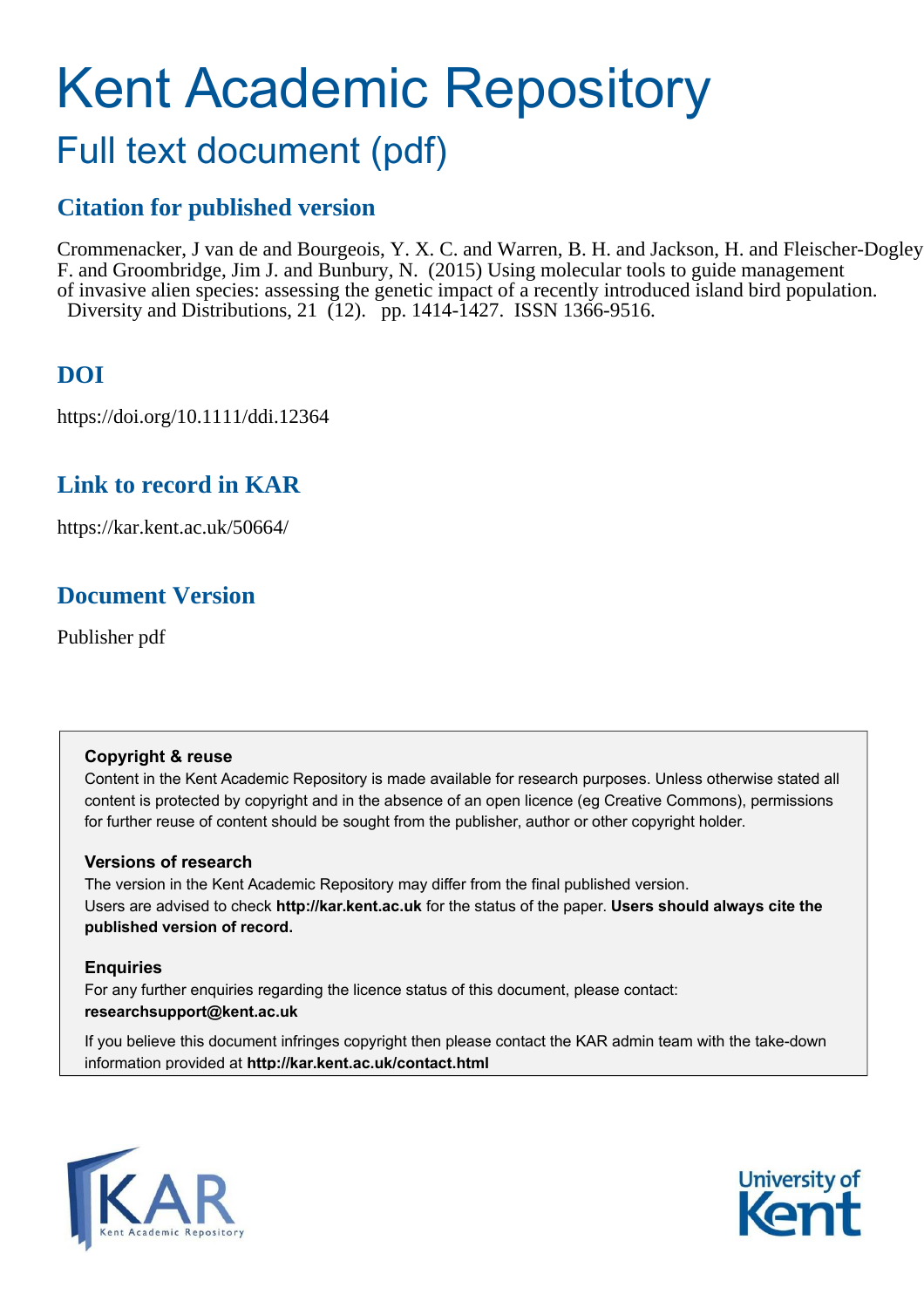

## Using molecular tools to guide management of invasive alien species: assessing the genetic impact of a recently introduced island bird population

J. van de Crommenacker<sup>1,2</sup>\*, Y. X. C. Bourgeois<sup>3</sup>, B. H. Warren<sup>4</sup>, H. Jackson<sup>2</sup>, F. Fleischer-Dogley<sup>1</sup>, J. Groombridge<sup>2</sup> and N. Bunbury<sup>1</sup>

1 *Seychelles Islands Foundation, La Ciotat Building, Mont Fleuri, Mahe, Victoria, Seychelles,* <sup>2</sup>*Durrell Institute of Conservation and Ecology (DICE), School of Anthropology and Conservation, University of Kent, Marlowe Building, Canterbury, Kent, UK,* 3 *Zoologisches Institut, Evolutionsbiologie, University of Basel, Vesalgasse 1, 4051 Basel, Switzerland,* <sup>4</sup> *Institute of Systematic Botany, University of Zurich, Zollikerstrasse 107, 8008 Zurich, Switzerland*

#### ABSTRACT

Aim Biological invasions are a major threat to island biodiversity and are responsible for a large proportion of species declines and extinctions worldwide. The process of hybridization between invasive and native species is a major factor that contributes to the loss of endemic genetic diversity. The issue of hybridization is often overlooked in the management of introduced species because morphological evidence of hybridization may be difficult to recognize in the field. Molecular techniques, however, facilitate identification of specific hybridization events and assessment of the direction and timing of introgression. We use molecular markers to track hybridization in a population of an island endemic bird, the Aldabra fody (*Foudia aldabrana*), following the recent discovery of a co-occurring population of non-native Madagascar fodies (*Foudia madagascariensis*).

Location Aldabra Atoll, Seychelles.

Methods We combine phylogenetic analyses of mitochondrial and nuclear markers to assess whether hybridization has occurred between *F. madagascariensis* and *F. aldabrana* on Aldabra. Using coalescence models and comparing different hybridization scenarios, we estimate the timing of such events and confirm the geographic origin of *F. madagascariensis*.

Results Our analyses confirm a recent hybridization event between the two species of *Foudia*, and we find evidence that the invasive *F. madagascariensis* originate from the neighbouring island of Assumption, where they were introduced in the 1970s.

Main conclusions Our results validate the threat of losing the unique genetic diversity of *F. aldabrana* through admixture due to recent invasion of *F. madagascariensis*. We show that molecular analyses can be a valuable tool in formulating strategies for the management of invasive birds.

#### Keywords

avian conservation, biological invasions, coalescence analyses, fody, hybridization, invasive alien species, mitochondrial and nuclear DNA.

#### INTRODUCTION

gmail.com

\*Correspondence: Janske van de Crommenacker, Seychelles Islands

Mahe, Victoria, Seychelles. E-mail: janskevandecrommenacker@

Foundation, La Ciotat Building, Mont Fleuri,

Biological invasions are key drivers of biodiversity loss (Meffe & Carroll, 1994; Veitch & Clout, 2002; Strubbe *et al.*,

DOI: 10.1111/ddi.12364 1414 http://wileyonlinelibrary.com/journal/ddi 2011). Invasive alien species have contributed substantially to species declines and extinctions, particularly on islands where rates of endemism and susceptibility to threats are high (Vitousek *et al.*, 1995; Veitch & Clout, 2002; Baker *et al.*,

ª 2015 The Authors. Diversity and Distributions published by John Wiley & Sons Ltd. This is an open access article under the terms of the [Creative Commons Attribution-](http://www.fluxus-engineering.com)[NonCommercial-NoDerivs](http://www.fluxus-engineering.com) License, which permits use and distribution in any medium, provided the original work is properly cited, the use is non-commercial and no modifications or adaptations are made.

A Journal of Conservation Biogeography

**A Journal of Conservation Biogeography**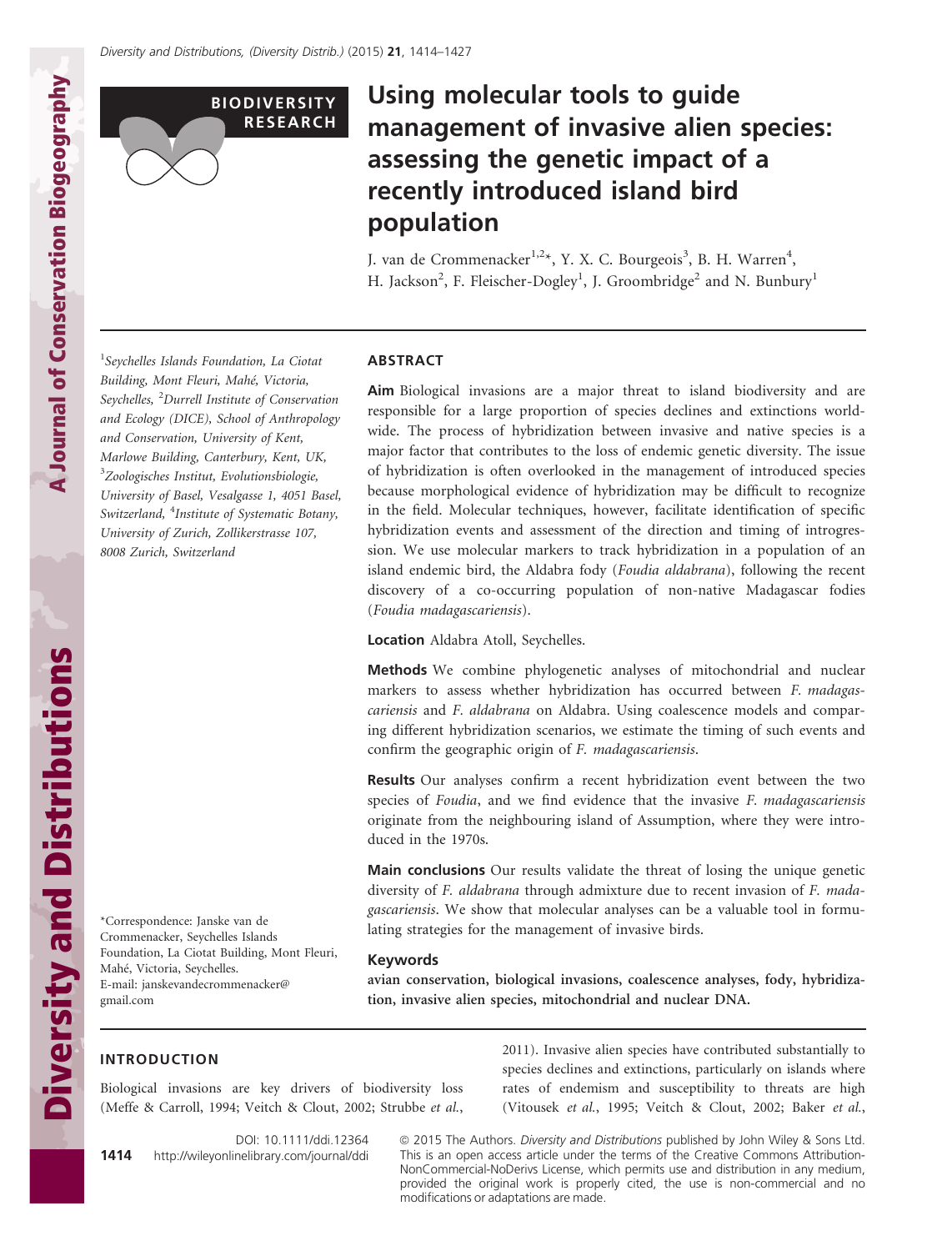2014). The adverse effects of invasive alien species are diverse, with predation (Dowding & Murphy, 2001), habitat disruption (Atkinson, 1989), competitive exclusion (i.e. resource domination (Hansen *et al.*, 2002; but see Simberloff & Boecklen, 1991) and transmission of novel pathogens (Hatcher *et al.*, 2012) widely recognized to compromise the survival of native species.

Invasive alien species can also hybridize with native species, leading to the loss of unique genetic diversity (Rhymer & Simberloff, 1996; Baker *et al.*, 2014). There is abundant documentation of hybridization between bird species (Grant & Grant, 1992; Fitzpatrick, 2004). In some cases, hybridization can lead to partial to near-total 'genetic extinction' of a native species' genome (i.e. extinction by hybridization) and is therefore a serious concern for threatened or rare native species (Rhymer & Simberloff, 1996; Baker *et al.*, 2014). However, relatively few studies have so far addressed avian hybridization in the context of species conservation (but see Haig & Allendorf, 2006; Steeves *et al.*, 2010). The literature is largely restricted to non-passerine birds, such as partridges and ducks (Fowler *et al.*, 2009; McCracken & Wilson, 2011; Baker *et al.*, 2014), with only a handful of studies on passerines (Ma & Lambert, 1997; Vallender *et al.*, 2007).

In practice, the issue of hybridization is often undetected or underestimated in invasive species management because hybrids are often unrecognizable in the field, even in their first generation (F1), and especially after some generations (Anderson, 1949; Allendorf *et al.*, 2001; Seehausen, 2004). For example, not all morphological variation has a genetic basis, and hybrids can express a variety of parental phenotypes (Allendorf *et al.*, 2001), both of which can impede identification of hybrids. Morphological evidence of hybridization is particularly difficult to detect when backcrossing has occurred with one or both parental populations (Anderson, 1949; Allendorf *et al.*, 2001; Seehausen, 2004). In the last 15 years, however, advances in analytical tools in genetic research have allowed the timing and magnitude of past gene flow to be inferred with greater confidence (Huelsenbeck *et al.*, 2001; Beaumont *et al.*, 2002; Pavlidis *et al.*, 2010; Csilléry *et al.*, 2012). The use of genetic data to predict hybridization risks to native species after invasions may thus provide critical information for managing and conserving unique ecosystems. Moreover, combining data from maternally inherited mitochondrial DNA and bi-parentally inherited nuclear DNA allows any bias in the direction of gene flow to be evaluated (Rhymer & Simberloff, 1996), providing a more comprehensive picture of invasion dynamics.

A population of non-native Madagascar fodies (*Foudia madagascariensis*) was recently discovered on Aldabra Atoll, Seychelles. These birds were thought to originate from the neighbouring island of Assumption (27 km from Aldabra), where they were introduced from Mauritius in 1977 for decorative purposes (Prys-Jones *et al.*, 1981) and then substantially increased in population size (Roberts, 1988). To prevent *F. madagascariensis* from invading Aldabra, an eradication programme was initiated on Assumption in January 2012 which has since reduced the Madagascar fody population – initially estimated to be > 3000 birds – by over 99% (Seychelles Islands Foundation, unpubl. data). *Foudia madagascariensis* was first recorded in a rarely visited region of Aldabra in March 2012, following intensified monitoring of the area as part of a feral goat eradication programme. The Aldabran population of *F. madagascariensis* has since been the focus of eradication efforts in an attempt to preserve the unique evolutionary trajectory of the endemic Aldabra fody (*Foudia aldabrana*) (Frith, 1976). The Aldabra fody, with a current population size estimated to be several thousands of individuals, was formerly considered a subspecies of the Comoro redheaded forest fody (*F. eminentissima*) endemic to Aldabra (named *Foudia eminentissima aldabrana*). It concomitantly still holds the IUCN Red List status of 'Least Concern' (IUCN 2014) that actually applies to the much more widely distributed *F*. *eminentissima*. However, *F. aldabrana* has recently been raised to full species status (Safford & Hawkins, 2013); therefore, protecting this taxon's genetic integrity is critical and its Red List status should be reviewed.

Concerns about hybridization were raised in October 2012 after some birds were observed with morphological and behavioural traits of both *F. aldabrana* and *F. madagascariensis*. This establishment of *F. madagascariensis* on Aldabra therefore provides an opportunity to investigate earlystage post-invasion hybridization events between an endemic and an invasive species and to use molecular ecological tools to inform conservation management.

We use a combination of molecular phylogenetic and coalescent approaches to (1) assess whether hybridization has occurred between *F. aldabrana* and *F. madagascariensis* on Aldabra; (2) estimate the timing of admixture; and (3) confirm the geographic source of the introduced *F. madagascariensis*, that is whether they originated from nearby Assumption or from another source population. The results are important for management decisions because natural admixture events could have occurred historically, long before the introduction of *F. madagascariensis* to Assumption. Because of the close proximity of Assumption to Aldabra (Fig. 1), the strong seasonal south-east trade winds that blow from there towards Aldabra and the added propagule pressure posed by the increasing population density of *F. madagascariensis* on Assumption, recent arrival from Assumption seems most likely. Given the propensity for interisland colonization in *Foudia* (Warren *et al.*, 2012), however, other scenarios are biologically plausible and are therefore explored in this study.

#### METHODS

#### Study population, sampling and data collection

The UNESCO World Heritage site of Aldabra Atoll (9°24' S, 46°20′ E; Fig. 1) is a large (34  $\times$  14.5 km, total land area: 152.6 km<sup>2</sup>) raised coral atoll forming part of the Seychelles in the south-western Indian Ocean. The atoll consists of a ring of four main islands (Grande Terre, Malabar, Picard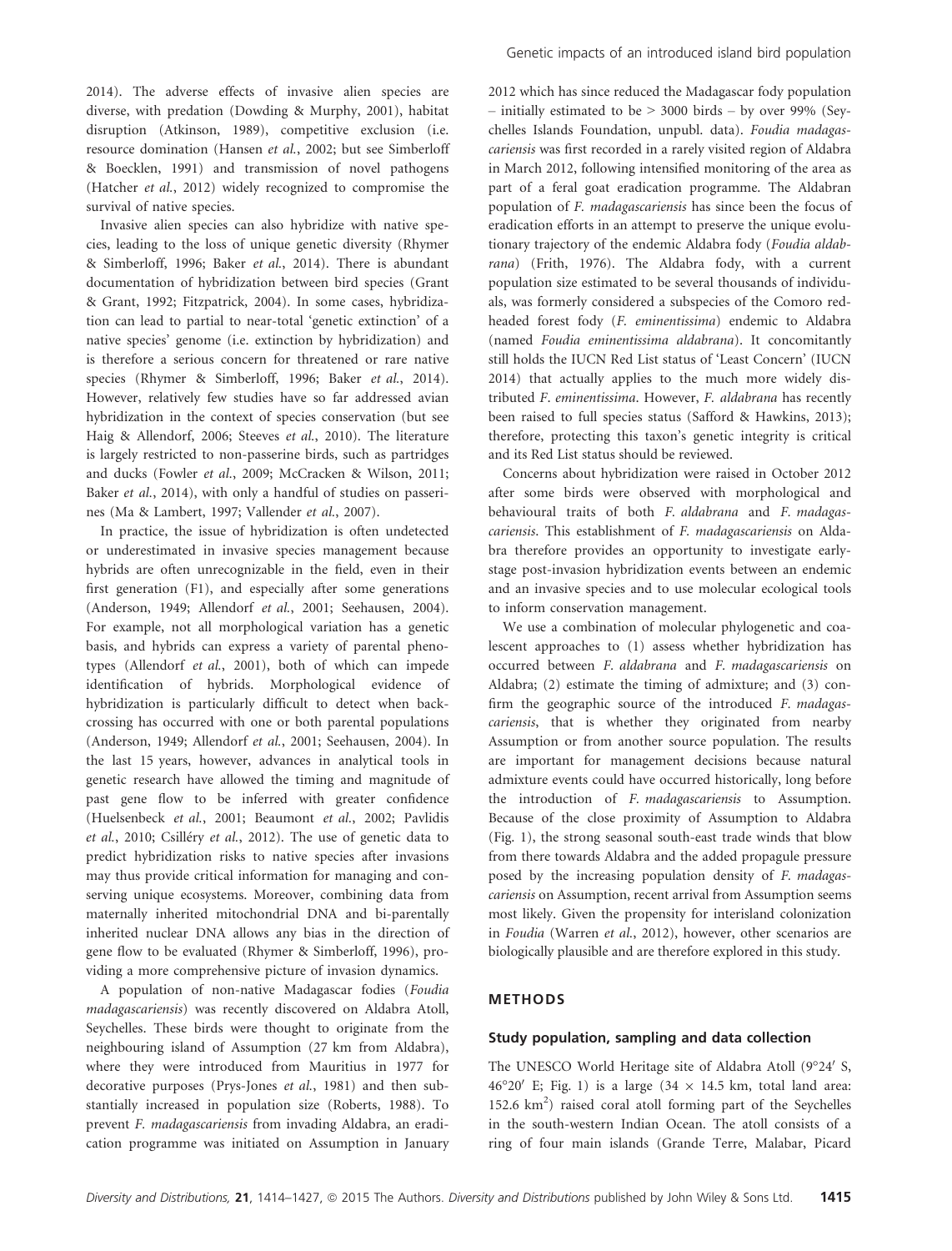

Figure 1 Western Indian Ocean with the location of Aldabra and Assumption (enlarged in inset), Madagascar and Mauritius. Encircled in the inset is the Takamaka invasion area on Aldabra Atoll. Photographs of a 'pure' Aldabra fody, a 'pure' Madagascar fody and a hybrid individual are shown. See the legend of Fig. 2 for a description of the two scenarios.

and Polymnie). Aldabra has no resident human population, has been strictly protected since 1976 and has been managed entirely for research and conservation since 1979 by the Seychelles Islands Foundation (SIF). Aldabra was the world's largest tropical island with an entirely native avifauna until the discovery of *F. madagascariensis* on Grand Terre in 2012 (Fig. 1). Initial surveys produced estimates of 100–150 *F. madagascariensis* individuals that were restricted to the area of Takamaka (SIF, unpubl. data). The presence of this likely invasive species was considered a severe threat to Aldabra's avifauna, and an eradication attempt was launched in late March 2012 which is currently ongoing.

Fodies were caught using mist-nets between September 2011 and March 2012 (*F. madagascariensis* on Assumption and *F. aldabrana* in other areas than Takamaka, as part of separate research projects) and between March 2012 and March 2014 (both species in Takamaka and *F. aldabrana* in other areas than Takamaka). Blood samples were taken by brachial venipuncture. Samples were placed in 1 mL of 96% ethanol and stored refrigerated. Morphological measurements (body mass, tarsus length, head-bill length, bill width and bill height) were taken. These measurements (Table S1 in Supporting Information) were used by the team as a cue, in combination with visual and behavioural differences, to identify birds as *F. aldabrana*, *F. madagascariensis* or putative hybrids (i.e. F1 or recent hybrids). All *F. aldabrana* were released at the point of capture, and *F. madagascariensis* and

putative hybrids were culled. Sex was confirmed either by plumage (breeding *F. aldabrana*; Table S1), with molecular methods (non-breeding *F. aldabrana*; Appendix S1), or by dissection and examination of gonads (*F. madagascariensis*, putative hybrids).

As signs of hybridization may not be visible from morphology, all fodies caught at Takamaka (birds identified as *F. aldabrana*:  $n = 13$ , *F. madagascariensis*:  $n = 14$  and putative hybrids:  $n = 32$ ) were treated as potential hybrids in the analyses. Samples of 'pure' *F. aldabrana* (i.e. those considered to be genetically unaffected by the recent arrival of *F. madagascariensis*; *n* = 24) were collected from other Aldabran islands (Picard:  $n = 12$ , Polymnie:  $n = 9$  and Malabar: *n* = 6) to provide a genetic reference for *F. aldabrana*. Three *F. aldabrana* samples (from Picard) used in Warren *et al.* (2012) were also included. Reference samples of 'pure' *F. madagascariensis* were collected from the suspected source population of Assumption  $(n = 10)$  and from other islands (*n* = 21; inner Seychelles/Madagascar/other islands from Warren *et al.*, 2012). Furthermore, data from a broad sampling of Ploceidae (weaverbirds) from Africa, Asia and Madagascar, and of other *Foudia* from the western Indian Ocean were used as reference material from other islands and as phylogenetic outgroups (Warren *et al.*, 2012). To further strengthen the power to diagnose hybrids within the sample set, reference samples were obtained from two confirmed *Foudia* hybrid offspring along with their parents, a *F. madagascariensis* (father) and Mauritius fody (*Foudia*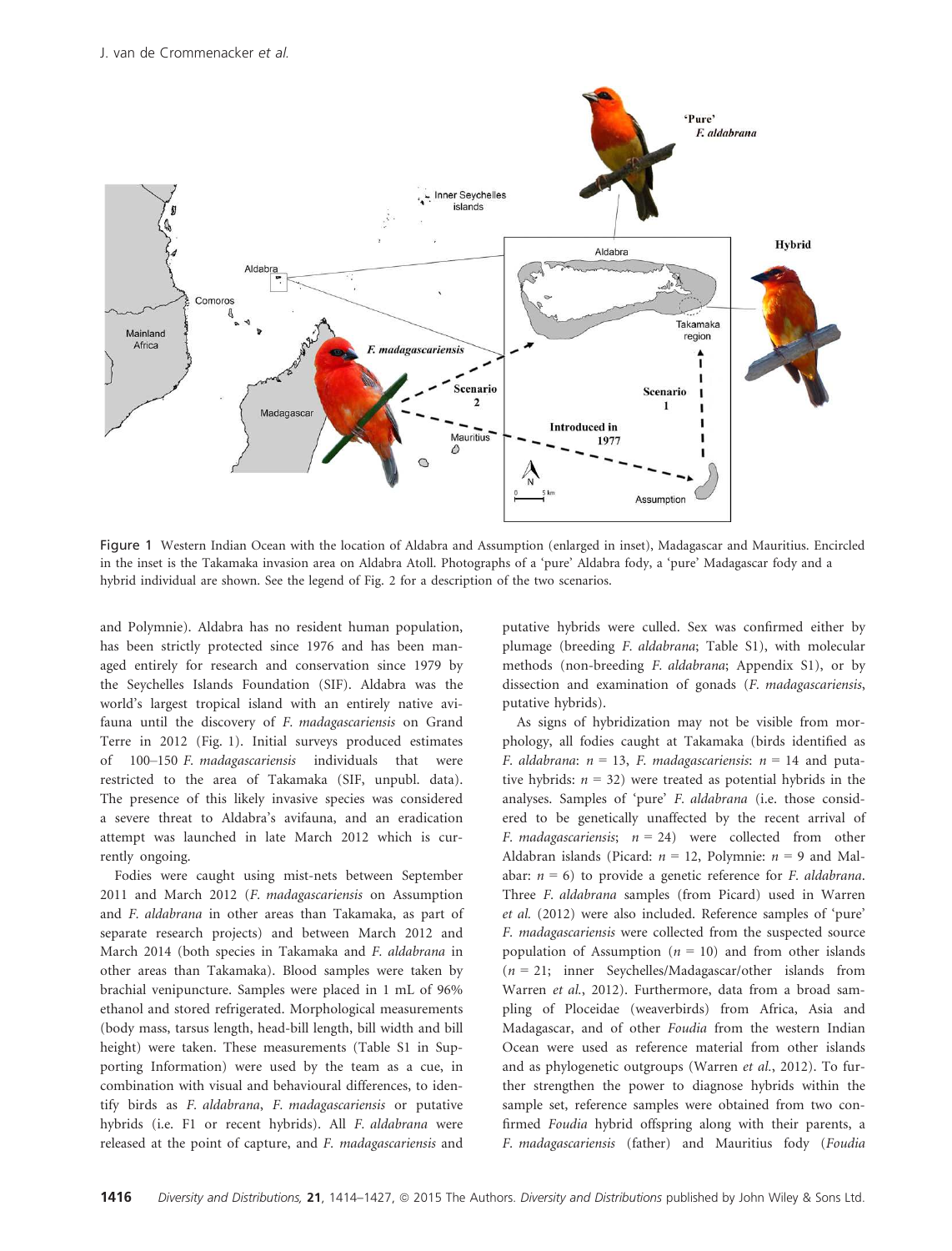*rubra*; mother) that mated in captivity on Mauritius, together with five 'pure' *F. rubra* caught in 2006 and 2008 on Ile aux Aigrettes, Mauritius.

#### Molecular markers

The following gene regions were selected for amplification (see Table 1 for primers and conditions): mitochondrial: ATP synthase 6 and 8 (ATPase 6&8; 841 bp), NADH dehydrogenase subunit 3 (ND3; 382 bp), nuclear: a region including the intron A and short sections of the flanking exons of the chromo-helicase-DNA binding protein gene from the Z-chromosome (CHD1Z; 565 bp), intron 11 of the glyceraldehyde-3-phosphodehydrogenase gene (G3PDH; 288 bp) and a fragment of the melanocortin-1 receptor gene (MC1R; 716 bp). See Appendix S1 for a description of the DNA extraction, PCR protocols and sequencing.

#### Data partition, model selection and phylogenetic inference

*Foudia* mitochondrial data are known to provide phylogenetic signal that conflicts with true lineage history as a result of unidirectional introgression and mitochondrial capture (Warren *et al.*, 2012). Therefore, nuclear and mitochondrial data were analysed separately. The congruence of the regions within the mitochondrial and nuclear datasets was tested using the partition homogeneity (PH) test (Farris *et al.*, 1995) implemented in PAUP\* (Swofford, 2003), using simplified subsets with reduced numbers of individuals but including all haplotypes to reduce computation time. For both the mitochondrial and nuclear datasets (SEQUENCEMA-TRIX; Vaidya et al., 2011), the software program PARTITIONFIN-DER (Lanfear *et al.*, 2012) was used to determine the substitution model which best describes the data.



Diversity and Distributions, 21, 1414-1427, @ 2015 The Authors. Diversity and Distributions published by John Wiley & Sons Ltd. 1417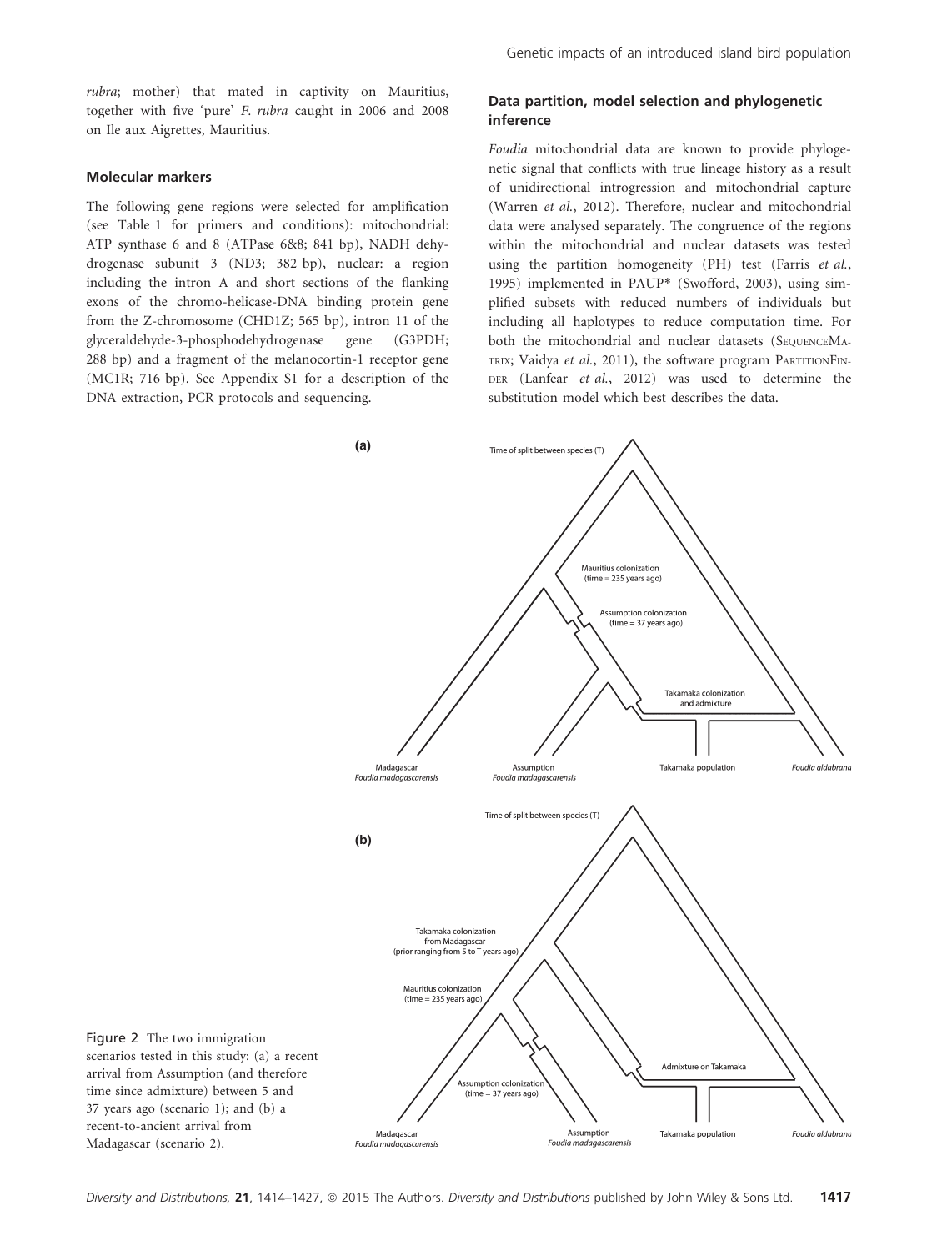|  |  | Table 1 Primers and experimental conditions used to amplify and sequence the genes used in this study. |  |  |  |  |  |  |  |  |  |
|--|--|--------------------------------------------------------------------------------------------------------|--|--|--|--|--|--|--|--|--|
|--|--|--------------------------------------------------------------------------------------------------------|--|--|--|--|--|--|--|--|--|

|                             |                                |                                |                                              | PCR conditions*     |                |                                  |                |  |  |
|-----------------------------|--------------------------------|--------------------------------|----------------------------------------------|---------------------|----------------|----------------------------------|----------------|--|--|
| DNA type                    | Gene<br>region<br>Primer names |                                | Source                                       | Number<br>of cycles | Denaturation   | Annealing                        | Extension      |  |  |
| Mitochondrial<br><b>DNA</b> | ATPase<br>6&8                  | CO2GOL and<br>CO3HMH           | Warren et al. (2012)                         | 30                  | 95 °C for 15 s | 58 °C for 15 s                   | 72 °C for 10 s |  |  |
|                             | ND3                            | L10755 and<br>H11151           | Chesser (1999)                               | 30                  | 95 °C for 15 s | $50^{\circ}$ C for 15 s          | 72 °C for 10 s |  |  |
| Nuclear DNA                 | CHD1Z                          | 2688fz and<br>2718r            | Härlid (pers. comm.) in<br>Ödeen & Björklund | 10                  | 95 °C for 15 s | 60–51 °C for 15 s<br>(touchdown) | 72 °C for 10 s |  |  |
|                             |                                |                                | (2003); Fridolfsson<br>& Ellegren (1999)     | 30                  | 95 °C for 15 s | 50 °C for 15 s                   | 72 °C for 10 s |  |  |
|                             | G3PDH                          | G3P13b and<br>G3P14b           | Prager <i>et al.</i> (2008)                  | 30                  | 95 °C for 15 s | 60 °C for 15 s                   | 72 °C for 10 s |  |  |
|                             | <b>MC1R</b>                    | IcorMSHR9<br>and<br>IcorMSHR72 | Cheviron et al. (2006)                       | 30                  | 95 °C for 15 s | $67.5 \text{ °C}$ for 15 s       | 72 °C for 10 s |  |  |

\*All PCR amplifications were started with an initial denaturation step of 1 min at 95 °C before commencing the cycles.

Bayesian analyses were performed using the program MRBAYES 3.1.2 (Huelsenbeck *et al.*, 2001) via the CIPRES Science Gateway (Miller *et al.*, 2010). For all markers, we pruned multiple haplotypes of the same species and location (Librado & Rozas, 2009) to reduce computation time (see Table 2 for the frequencies of haplotypes that were found for each species and each location). Four Markov chains were run simultaneously for 20 million generations, with trees sampled every 100 generations. The trees generated prior to stationarity were discarded, and the consensus phylogeny and posterior probability of its nodes were determined from the last 175,000 trees in the chain. To check our results and reduce the risk of multiple optima, we repeated this process three times and compared resulting outputs. The program TRACER (Rambaut & Drummond, 2007) was used to assess convergence diagnostics.

To assess which two alleles are present in the heterozygous nuclear sequences, we used algorithm-driven reconstruction of nuclear allele haplotypes (PHASE, implemented in DNASP; Stephens & Scheet, 2005; Librado & Rozas, 2009). Median-joining haplotype networks were constructed (NETWORK v4.6.1.3; Forster *et al.*, 2004) using the concatenated mtDNA dataset and separate nuclear markers that were phased with probability thresholds of 0.6 and 0.9. As these two analyses yielded congruent results, we chose to use the default setting of 0.9. We then identified recombinants using the four gamete test implemented in IMgc (Woerner *et al.*, 2007). For approximate Bayesian computation (ABC) analyses (see below), we did not use any filtering, as (1) msABC allows for modelling recombination and (2) removing rare alleles is likely to interfere with demographic inferences and to bias summary statistic calculation (see Garrick *et al.*, 2010).

#### Approximate Bayesian computation analyses

To test whether our data supported a model of admixture between *F. aldabrana* and *F. madagascariensis* from Assumption or Madagascar, we performed an ABC analysis (Fig. 2) (Beaumont *et al.*, 2002). We considered four populations: *F. madagascariensis* from Madagascar and from Assumption, the putative hybrid population from Takamaka and *F. aldabrana* from other islands of Aldabra. In all models, we set divergence between the two species as a uniform prior (100,000–1,200,000 years ago based on Warren *et al.*, 2012), with a generation time of 1 year (based on estimates of generation time available for *F. aldabrana* and other *Foudia* species; Frith, 1976; Safford & Hawkins, 2013). Further parameters included current effective population sizes (uniform priors, 0–100,000 individuals except for the Madagascar population where the maximum size was set at 2,000,000 individuals), admixture rates from parental populations for Takamaka (uniform prior, 0.001–0.999) and initial population size for introgressed *F. madagascariensis* at Takamaka (uniform prior, 5–500 individuals).

We considered two possible immigration scenarios to explain the origin of *F. madagascariensis* on Aldabra (Figs 1 & 2): a scenario of recent arrival from Assumption (and therefore time since admixture) between 5 and 37 years ago (scenario 1) and a recent-to-ancient arrival from Madagascar (scenario 2). Priors for times of arrival and admixture were set as at least 5 years ago but no more than the time of split between *F. madagascariensis* and *F. aldabrana* including the possibility of a non-human-mediated, natural colonization. A third possible scenario of human introduction to Aldabra (i.e. entirely human-mediated) can largely be ruled out as Aldabra is subject to strict controls regarding biosecurity and human access due to its World Heritage Site status. The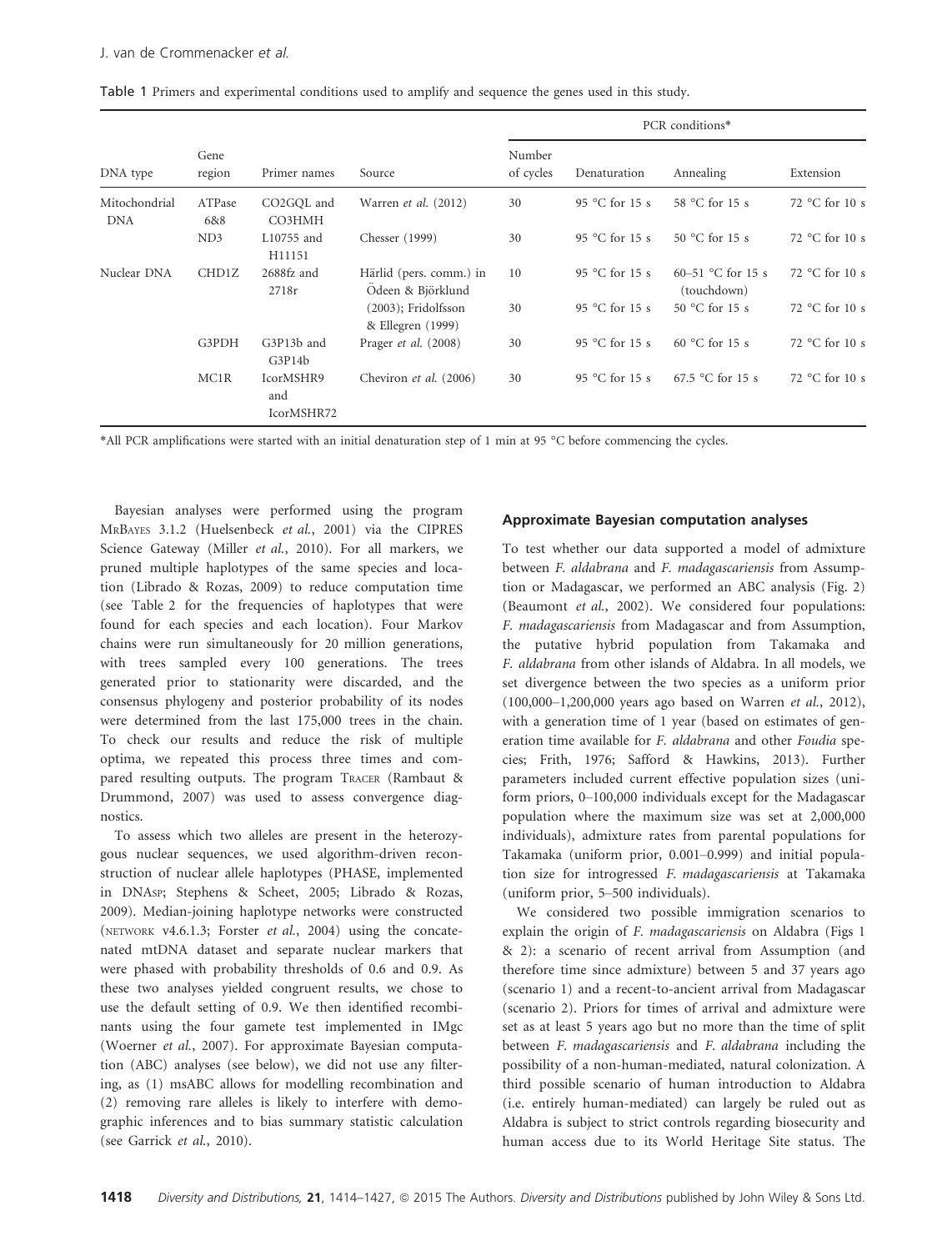Table 2 Frequencies of haplotypes found in the concatenated mtDNA and nuclear datasets, for each species/group of fodies (*Foudia aldabrana*, *Foudia madagascariensis* and putative hybrids) found at each of the locations in this study (Aldabra: Takamaka and other regions; Assumption; and other origins (as described in Table): only the individuals that share a haplotype with fodies caught on Aldabra and Assumption are shown). The two *F. aldabrana* (AF43 and AF73) clustering within the *F. madagascariensis* clade are underlined.

| Frequency; mtDNA concatenated dataset |                |                   |                        |                          |                         |                                               |                |  |  |
|---------------------------------------|----------------|-------------------|------------------------|--------------------------|-------------------------|-----------------------------------------------|----------------|--|--|
|                                       |                | F. aldabrana (AF) |                        | F. madagascariensis (MF) | Putative<br>hybrid (HF) |                                               |                |  |  |
| Haplotype ID                          | Total          | Takamaka          | Other Aldabran islands | Takamaka                 | Assumption              | Other                                         | Takamaka       |  |  |
|                                       | 15             | 2                 | 12                     |                          |                         |                                               |                |  |  |
| 2                                     | 28             | 6                 | 12                     |                          |                         |                                               | 10             |  |  |
| 3                                     |                |                   | 1                      |                          |                         |                                               |                |  |  |
| $\overline{4}$                        | 26             | 1(AF43)           |                        | 10                       | 5                       | 1 (NW Madagascar)                             | 10             |  |  |
| 5                                     |                |                   |                        |                          |                         |                                               |                |  |  |
| 6                                     |                | 1(AF73)           |                        |                          |                         |                                               |                |  |  |
| $7 - 8$                               |                |                   |                        |                          |                         |                                               |                |  |  |
| 9                                     | $\overline{2}$ |                   | 2                      |                          |                         |                                               |                |  |  |
| $10*$                                 | 14             |                   |                        | 4                        | 4                       | 2 (Seychelles; Praslin and<br>Frégate Island) | $\overline{4}$ |  |  |
| $11 - 17$                             |                |                   |                        |                          |                         |                                               | J.             |  |  |
| 18                                    | J.             |                   |                        |                          |                         |                                               |                |  |  |

| Frequency; nuclear concatenated dataset |                |                          |                        |                          |                      |                              |          |  |  |
|-----------------------------------------|----------------|--------------------------|------------------------|--------------------------|----------------------|------------------------------|----------|--|--|
|                                         |                | F. aldabrana (AF)        |                        | F. madagascariensis (MF) | Putative hybrid (HF) |                              |          |  |  |
| Haplotype ID                            | Total          | Takamaka                 | Other Aldabran islands | Takamaka                 | Assumption           | Other Indian Ocean locations | Takamaka |  |  |
| $1\dagger$                              | 1              |                          | 1                      |                          |                      |                              |          |  |  |
| $\overline{c}$                          | 5              |                          | 5                      |                          |                      |                              |          |  |  |
| 3                                       | $\overline{2}$ |                          | 2                      |                          |                      |                              |          |  |  |
| $\overline{4}$                          | 3              | $\overline{\phantom{0}}$ |                        |                          |                      |                              | 2        |  |  |
| 5                                       |                | -                        |                        |                          |                      |                              |          |  |  |
| 6                                       | $\overline{4}$ | -                        |                        |                          |                      |                              | 3        |  |  |
| 7                                       | 6              | $\sqrt{2}$               | 3                      |                          |                      |                              |          |  |  |
| $8 - 9$                                 | $\overline{4}$ | $\mathbf{1}$             | $\mathbf{2}$           |                          |                      |                              |          |  |  |
| $10\,$                                  | 1              | 1                        |                        |                          |                      |                              |          |  |  |
| $11\,$                                  | 1              | 1(AF43)                  |                        |                          |                      |                              |          |  |  |
| $12 - 14$                               | 1              | 1                        |                        |                          |                      |                              |          |  |  |
| 15                                      | 2              | 2 (AF73)                 |                        |                          |                      |                              |          |  |  |
| 16                                      | 1              | 1                        |                        |                          |                      |                              |          |  |  |
| 17                                      | 3              | $\mathbf{1}$             | 1                      | $\mathbf{1}$             |                      |                              |          |  |  |
| $18 - 25$                               | 1              | -                        | 1                      |                          |                      |                              |          |  |  |
| 26                                      | 3              |                          |                        |                          |                      |                              | 3        |  |  |
| $27 - 47$                               | 1              |                          |                        |                          |                      |                              |          |  |  |
| $48\,$                                  | 1              |                          |                        |                          | 1                    |                              |          |  |  |
| 49                                      | $\overline{4}$ |                          |                        | 3                        | 1                    |                              |          |  |  |
| 50                                      | $\mathbf{1}$   |                          |                        |                          | 1                    |                              |          |  |  |
| 51                                      | 1              |                          |                        | 1                        |                      |                              |          |  |  |
| 52                                      | 7              |                          |                        | 3                        | $\overline{4}$       |                              |          |  |  |
| 53                                      | $\overline{2}$ | $\overline{\phantom{0}}$ |                        | $\mathbf{1}$             | $\mathbf{1}$         |                              |          |  |  |
| $54 - 58$                               | $\mathbf{1}$   |                          |                        | 1                        |                      |                              |          |  |  |
| $59 - 60$                               | 1              |                          |                        |                          | $\mathbf{1}$         |                              |          |  |  |

\*This haplotype was also shared with one individual of *F. omissa* (ID: O1712, Centr. Madagascar).

†This haplotype was also shared with two individuals of *F. omissa* (ID: LE24 and LE2, both Centr. Madagascar).

Assumption population of *F. madagascariensis* was introduced in 1977 from Mauritius, with 20–30 birds released (Prys-Jones *et al.*, 1981). *Foudia madagascariensis* was introduced from Madagascar to Mauritius at least 235 years ago (Cheke & Hume, 2008). We included these events as fixed parameters in our models.

A total of 2 million datasets were simulated (1 million per scenario) using MSABC (Pavlidis *et al.*, 2010) for the nuclear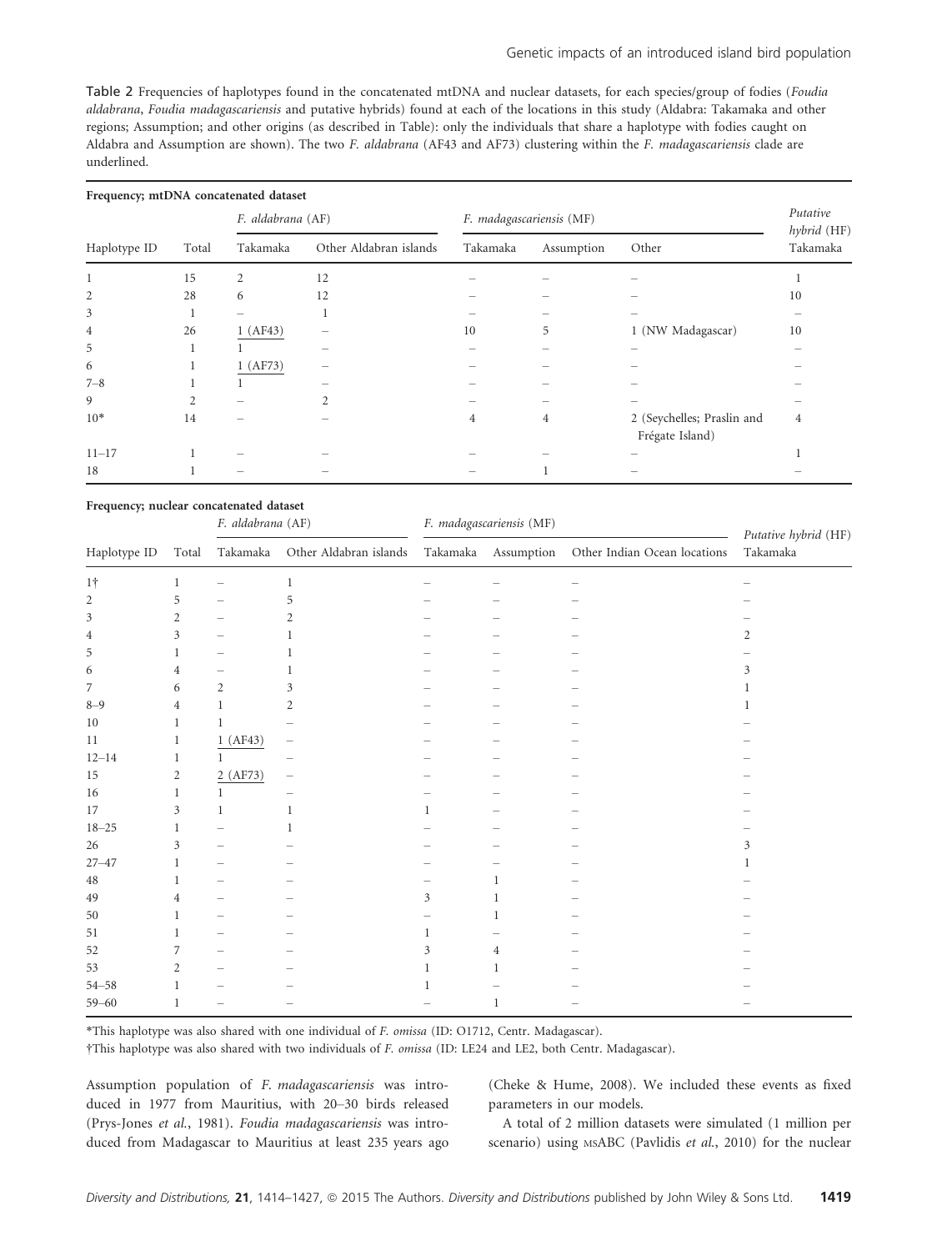and the combined mitochondrial and nuclear data. ABC methods do not aim to recover the full coalescent information in the data, but compare summary statistics of simulated and observed datasets. For the mtDNA partition, we considered only the mitochondrial gene region ND3 as this dataset had fewer missing data than ATPase 6&8 and should display the same genealogy, thus improving the precision in summary statistic calculation and making the analysis more conservative. Estimates of mutation rates for nuclear and mitochondrial data were taken from a previous *Foudia* study (Warren *et al.*, 2012). Summary statistics included  $F<sub>st</sub>$ , theta-Watterson estimator, Tajima's D, the number of segregating sites and proportions of alleles shared between subpopulations.

Each scenario was given the same uniform prior probability. Analyses were performed using the <sup>R</sup> package ABC (Csillery *et al.*, 2012). See Appendix S2 for more details on the ABC analyses.

#### Morphological differentiation

To identify differentiation between the three groups of fodies, a discriminant function analysis was performed (spss v.21, IBM SPSS Statistics, Armonk, NY, USA, 2012) using the morphological measurements described above (Table S1).

#### RESULTS

#### Phylogenetic analysis of mitochondrial and nuclear data

A PH test on the combined *Foudia* mtDNA markers (two partitions; 1223 bp) indicated that the gene regions did not differ in their phylogenetic signal  $(P = 0.99)$ . A similar conclusion applied to the combined nuclear data (three partitions including CHD1Z; 1569 bp;  $P = 0.30$ ). The highest level of resolution was present in the phylogenetic tree of the combined mtDNA markers (Fig. 3). Visual inspection of this tree supports accurate identification of birds by the field team (based on plumage and morphology), as all 14 individuals identified as *F. madagascariensis* at Takamaka displayed a *F. madagascariensis* haplotype (plus all 31 from other locations), and all 27 individuals from other, non-Takamaka locations identified as *F. aldabrana* (and from Warren *et al.*, 2012) showed an *F. aldabrana* haplotype. Of the 32 individuals identified by the field team as putative hybrids, 21 displayed a *F. madagascariensis* haplotype and 11 an *F. aldabrana* haplotype. The tree is suggestive of hybridization in that two of the 12 birds from Takamaka identified as *F. aldabrana* displayed a *F. madagascariensis* mtDNA haplotype (AF43 and AF73; Fig. 3). Although Bayesian branch support is weak (81%), the large number of *F. madagascariensis* haplotypes from Takamaka that fall in the same clade as the majority of Assumption samples (and a single sample from Madagascar) supports an Assumption origin for *F. madagascariensis* on Aldabra. The two hybrid *F. madagascariensis*  $\times$  *F. rubra* offspring from Mauritius

showed the same mtDNA haplotype as their *F. rubra* mother.

The haplotype networks of mtDNA and CHD1Z (Fig. 4a, b) reveal a clear separation between 'pure' *F. aldabrana* and *F. madagascariensis* individuals. For the maternally inherited mtDNA, most putative hybrids resemble *F. madagascariensis*, whereas in the sex-linked and thus male-biased inherited CHD1Z all but two hybrids share a haplotype with *F. aldabrana.* Only for CHDIZ is this difference of more hybrids resembling *F. madagascariensis* than *F. aldabrana* significant. ( $\chi^2$  = 17.16, *P* < 0.001). This result is suggestive of a higher frequency of crosses between female *F. madagascariensis* and male *F. aldabrana* than crosses in the opposite direction. For the nuclear markers G3P and MC1R (Fig. 4c, d), this separation between *F. aldabrana* and *F. madagascariensis* is less clear, particularly in MC1R which shows high complexity with many interrelated haplotypes. This is likely due to incomplete lineage sorting, which is expected to be prevalent for slow-evolving autosomal markers at the evolutionary depth that we are concerned with here. Putative recombinant haplotypes were found dispersed across populations (Fig. 4), and no private recombinant haplotype could be found in the Takamaka population, suggesting that these events occurred before hybridization.

#### Approximate Bayesian computation analyses

Approximate Bayesian computation analyses displayed best support for the scenario where admixture occurred between 5 and 37 years ago between *F. aldabrana* and *F. madagascariensis* from Assumption, for both nuclear and complete datasets (Table 3). Misclassification tests suggested that our analysis distinguished clearly between models where birds came from Assumption or Madagascar (Fig. S1), with the best distinction coming from the nuclear dataset. As the highest support was found for the scenario where *F. madagascariensis* arrived from Assumption, we used this one for parameter estimation. Prediction errors (Csilléry et al., 2012) were high for almost every parameter (ranging from 0.17 to 1.06). No firm conclusions about the timing of admixture (i.e. 5 or 20 years ago) could be reached; however, admixture must have occurred after *F. madagascariensis* arrived on Assumption 37 years ago.

#### Morphological differentiation

There were morphological differences between birds identified by the Takamaka field team as *F. madagascariensis*, *F. aldabrana* and putative hybrids (Wilks'  $\lambda = 0.26$ ,  $\chi^2 = 88.1$ , d.f. = 10, *P* < 0.001; Fig. 5; Table S1). The analysis resulted in two discriminant functions accounting for 100% of variation, with the first function accounting for 89% of variation between groups. Overall, the proportions of individuals at Takamaka during the study period that were correctly classified into their original groups were *F. aldabrana* = 85.2%, *F. madagascariensis* = 86.7% and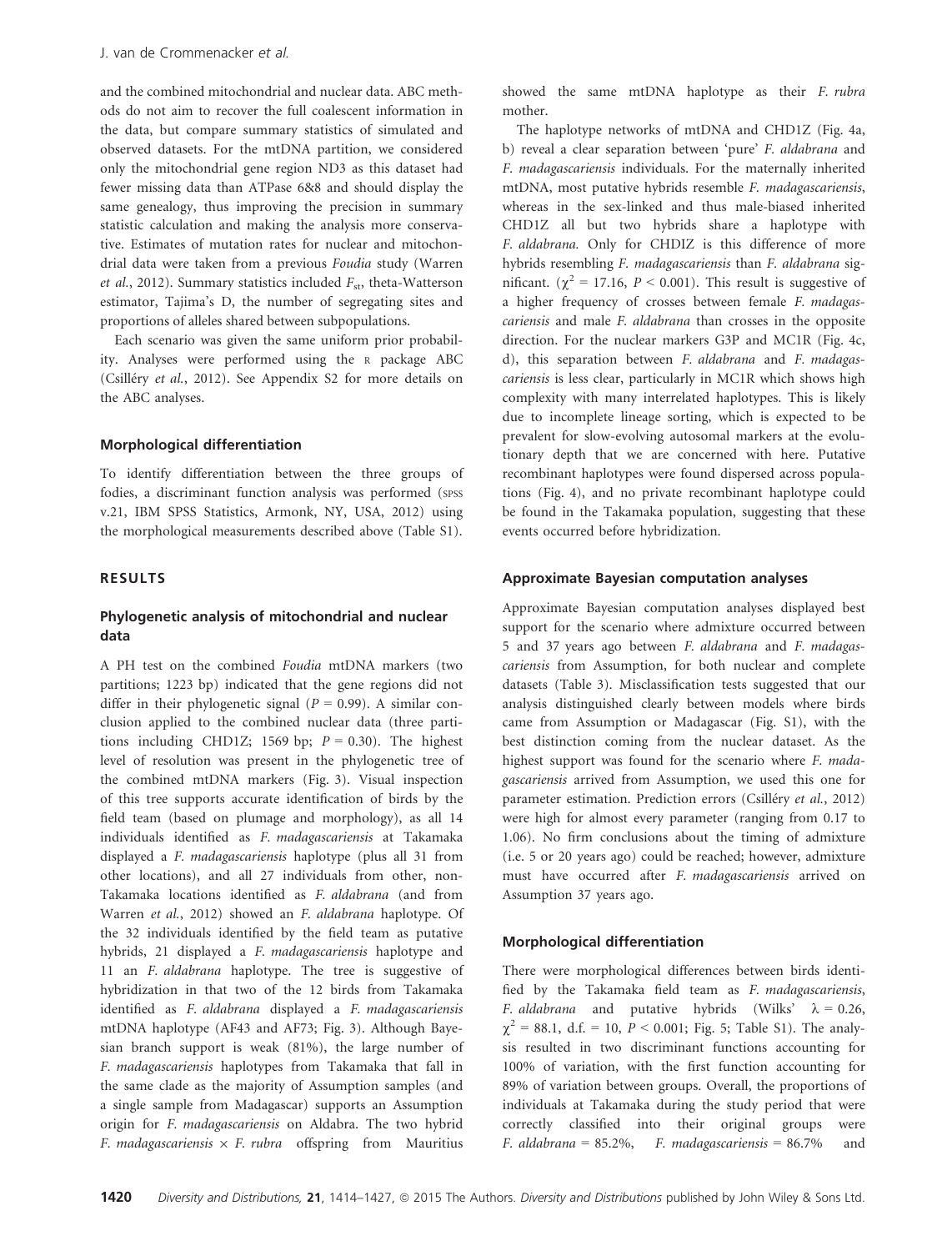

Figure 3 Bayesian analyses of *Foudia* concatenated mitochondrial (ATPase 6&8 and ND3) data. Consensus of the last 175,000 trees after 20 million generations of the GTR + I model. Bayesian branch support values ( $> 60\%$ ) are indicated below bootstrap values (heuristic search, 1000 replicates) from a ML tree constructed using the TrN + I model (where TrN + I is Tamura-Nei with invariable sites) as per Warren *et al.* (2012). Some nodes are represented by multiple individuals that share the same haplotype (sample sizes are given in brackets). Birds caught on Aldabra and Assumption and are marked with a circle to emphasize that they were identified in the field as *Foudia aldabrana* (white circle), *Foudia madagascariensis* (black circle) or hybrid (grey circle). The two Aldabra fodies falling in the Madagascar fody clade are highlighted in grey. The Mauritius fody hybrids are given in capitals. Outgroups that are not shown in the tree (upper node) include the genera *Euplectes*, *Ploceus, Quelea* and *Malimbus* from Africa, and *Ploceus* from Asia (Warren *et al.*, 2012). Other samples that were used from the dataset of Warren *et al.* (2012) are marked with an asterisk. AF = Aldabra fody,  $HF = putative hybrid and MF = Madagascar fody.$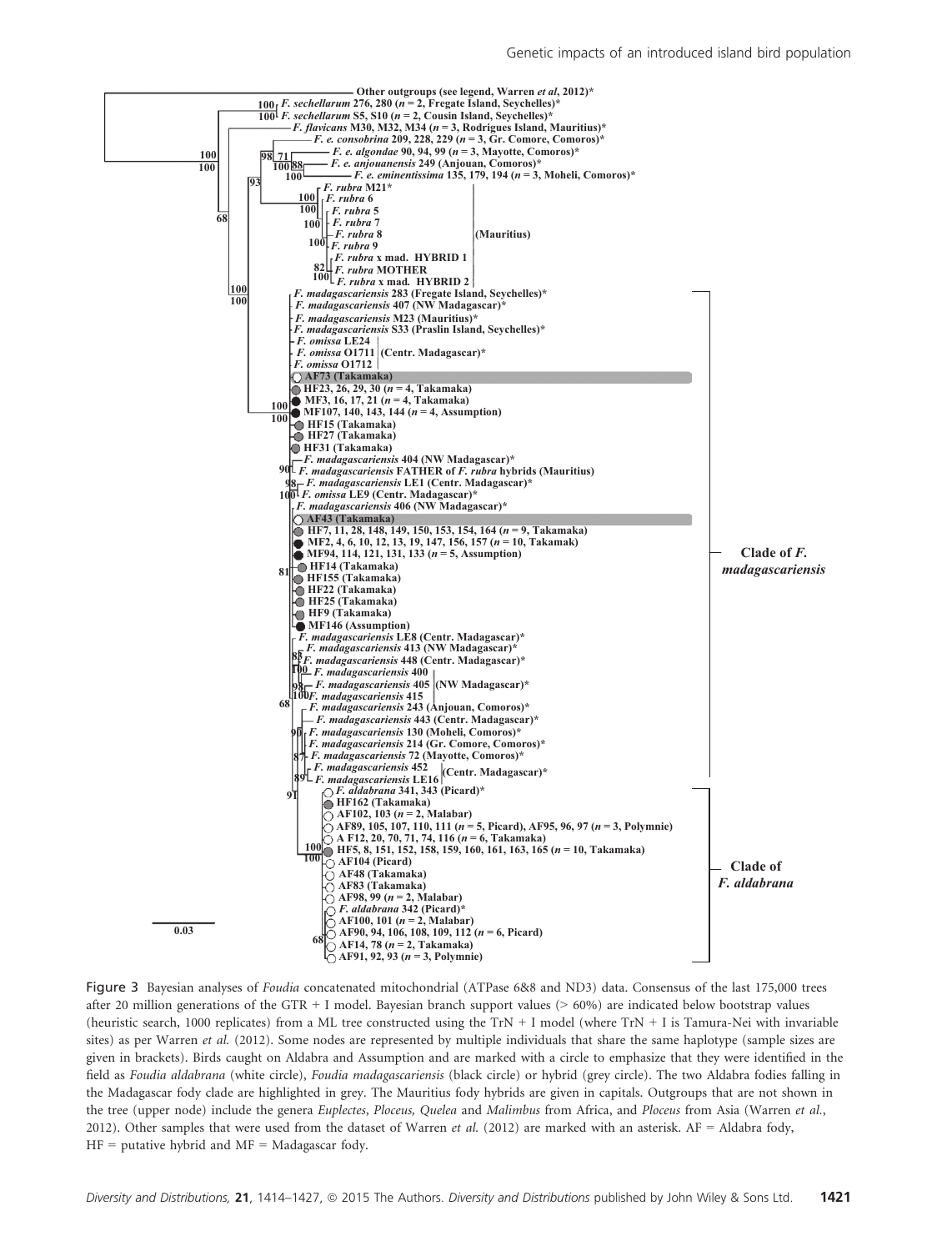J. van de Crommenacker et al.



Figure 4 Median-joining haplotype networks for (a) the concatenated mtDNA dataset and the separate nuclear markers (b) CHD1Z, (c) G3P and (d) MC1R. Panel (a) derives from non-filtered data, whereas panels (b)–(d) derive from a phased dataset with a probability threshold of 0.9. The crosses indicate the positions of putative recombinant haplotypes and show that these are dispersed across populations.  $AF = Aldabra$  fody,  $HF = putative$  hybrid and  $MF = Madagascar$  fody.

Table 3 Posterior probabilities for each scenario derived from the approximate Bayesian computation analysis, for the (a) nuclear and (b) complete (nuclear + mitochondrial) dataset. Scenario 1: Invading birds come from Assumption and hybridize with *Foudia aldabrana* between 5 and 37 generations (years) ago. Scenario 2: Invading birds come from a Madagascar population and hybridize after the split between *F. Aldabrana* and *F. Madagascariensis* (see Fig. 2).

|                         | (a) Nuclear data |            |            | (b) Nuclear + mitochondrial data |  |
|-------------------------|------------------|------------|------------|----------------------------------|--|
|                         | Scenario 1       | Scenario 2 | Scenario 1 | Scenario 2                       |  |
| Rejection               | 0.5617           | 0.4383     | 0.8298     | 0.1702                           |  |
| Regression (neural net) | 0.9118           | 0.0882     | 0.694      | 0.306                            |  |

The values in bold indicate that best support was found for scenario 1, for both nuclear and complete datasets.

hybrids = 74.1%. For all measurements, *F. aldabrana* was the largest, and *F. madagascariensis* the smallest, while putative hybrids were intermediate (Table S1).

**DISCUSSION** 

We show that an introduced passerine can impact upon a native species' genetic integrity through hybridization. Our results confirm that hybridization between introduced *F. madagascariensis* and endemic *F. aldabrana* on Aldabra is recent. The phylogenetic analyses provide a broader biogeographic context and corroborate results from our coalescent analyses in indicating that *F. madagascariensis* on Aldabra originate from the introduced population on Assumption.

#### Timing of admixture and origin

The timing of admixture detected on Aldabra relative to human arrival provides a point of reference in determining its likely cause. If pre-human admixture had occurred (i.e. admixture dating to pre-settlement on Aldabra in the sixteenth century; Stoddart, 1971), then hybridization and subsequent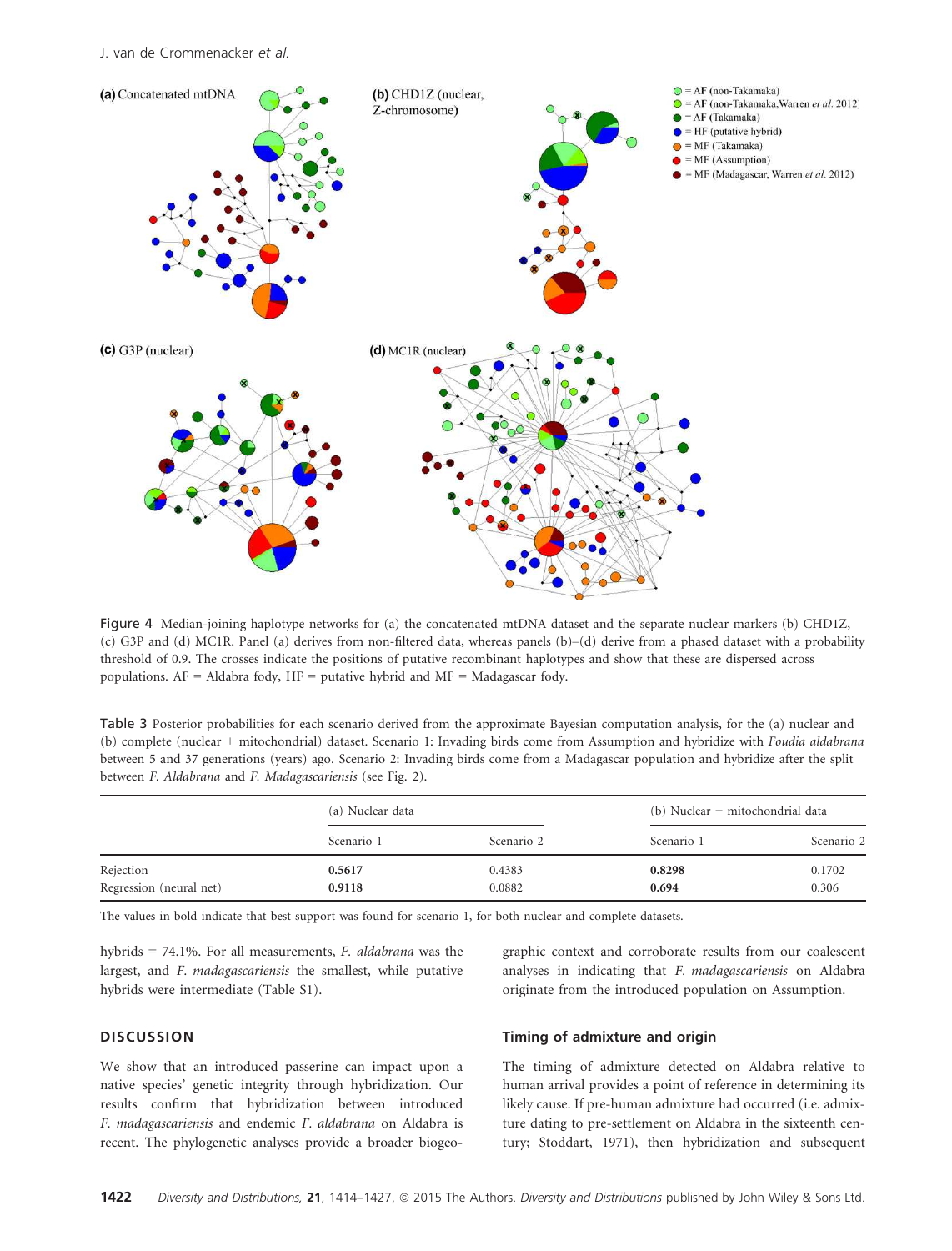



introgression of *F. madagascariensis* genes would have been the result of natural colonization. It is feasible that the *F. aldabrana* population could have experienced a steady historical trickle of *F. madagascariensis* from Madagascar since *Foudia* have been major colonizers of the western Indian Ocean region (Warren *et al.*, 2012). Our analyses, however, do not support a scenario of strong pre-human gene flow on Aldabra but one of recent admixture. In addition, phylogenetic mismatches, in which *F. aldabrana* individuals fall outside the *F. aldabrana* clade (Figs 3 & 4a) and *F. madagascariensis* are nested within it, are restricted to birds from the Takamaka region. This pattern conforms to the known distribution of *F. madagascariensis* on Aldabra and suggests that introgression has not reached other areas. The absence of pre-human admixture, and the confirmation that Assumption is the origin of *F. madagascariensis* on Aldabra, provides a convincing case that the hybridization detected on Aldabra is not the result of natural colonization from Madagascar.

Although our genetic analysis does not rule out the possibility that the *F. madagascariensis* invasion on Aldabra followed the start of eradication activities on Assumption, it is more likely that their arrival pre-dated these activities and that their detection on Aldabra was a result of increased monitoring in the Takamaka area in early 2012. The population size, broad distribution and widely established nesting activity and territoriality of *F. madagascariensis* at Takamaka in 2012 only 2 months after the start of the Assumption eradication all suggest an earlier invasion. These facts, combined with the genetic results, suggest that invasion (which could have happened on more than one occasion) is unlikely to have been triggered by the Assumption eradication efforts, and we estimate the invasion to have occurred several years before the Assumption eradication programme started.

#### Conservation decision-making

Following the start of the *F. madagascariensis* eradication on Aldabra, signs of hybridization were observed in the field.

The emergency management response was culling of putative hybrids as well as *F. madagascariensis* individuals. Equally important was a rapid research response to inform and guide management. Our results have provided critical information for conservation decision-making on Aldabra and for future control efforts of introduced birds in areas with high risks of hybridization.

While eradication efforts might arguably have waited for genetic confirmation of hybridization, the risk of acting too late to control the spread of the introduced population across Aldabra's vast and inaccessible terrain was too high to delay immediate action. The eradication and genetic research were therefore initiated at the same time, with genetic results contributing to decision-making in the ongoing eradication programme and guiding identification in the field. This approach is ideal for conservation practitioners, as systematic appraisal of evidence can be effectively integrated into management, rather than relying on anecdotal or speculative information (Bauer & Woog, 2011; Strubbe *et al.*, 2011). Indeed, integration of genetic analyses of hybridization has been shown to have great value in the conservation management of other endangered species, such as the New Zealand endemic black stilt or kakı (*Himantopus novaezelandiae*; Steeves *et al.*, 2010), the Hawaiian duck or koloa (*Anas wyvilliana;* Reed *et al.*, 2012) and the black robin or Chatham Island robin (*Petroica traversi*; Ma & Lambert, 1997).

Hybrid individuals may have either increased or reduced fitness relative to individuals of parental stock (Wright, 1932; Ryman, 1991; Baker *et al.*, 2014). Introduction of new genetic material may improve the population's viability, particularly when levels of inbreeding are high (Pekkala *et al.*, 2012). Conversely, high levels of hybridization between closely related species can also reduce population viability by diluting specifically adapted gene complexes, thereby destroying genetic integrity (outbreeding depression; Lande, 1999; Mank *et al.*, 2004; Pekkala *et al.*, 2012). The outcome of *Foudia* hybridization on Aldabra may depend on many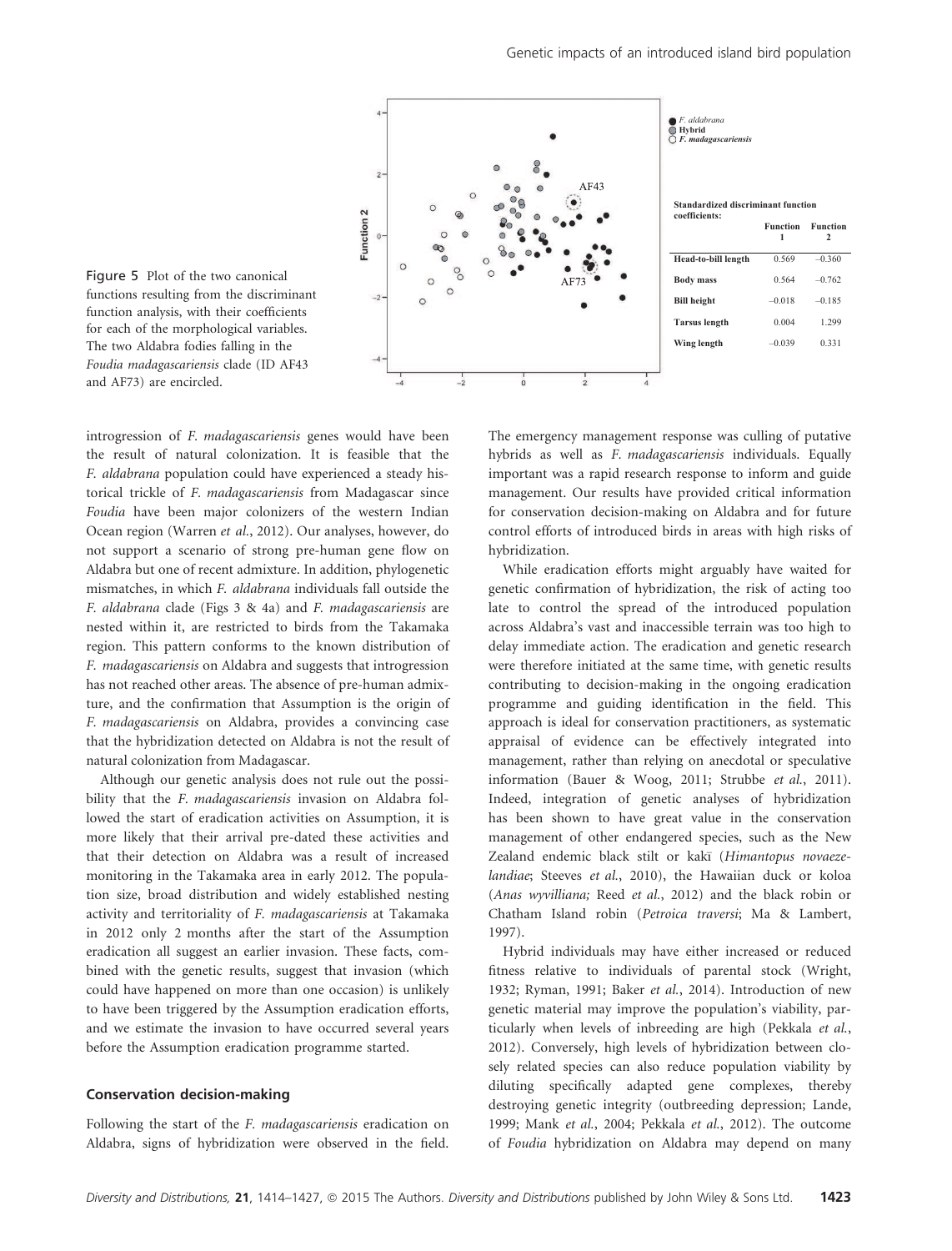factors, such as the extent of hybridization, the levels of inbreeding of *F. aldabrana*, their levels of adaptive genetic divergence and their vulnerability to losing adaptive potential due to genetic influx from *F. madagascariensis*. Regardless of potential population viability benefits, we consider the protection of the natural genetic integrity of *F. aldabrana* to be currently paramount. This purpose has become even more compelling since the recent acknowledgement that this lineage is a distinct species (Safford & Hawkins, 2013). This conclusion, supported initially by phylogenetic analyses containing three *F. aldabrana* samples (Warren *et al.*, 2012), is now strengthened by our analyses of a larger dataset of 24 additional 'pure' (non-Takamaka) *F. aldabrana*, which, together with the original three samples, form a monophyletic group with 100% Bayesian branch support (Figs 3 & S2). As outbreeding depression is expected to develop more strongly in increasingly diverged populations (Orr, 1995; Pekkala *et al.*, 2012), the current confirmation of distinctiveness of *F. aldabrana* suggests that reduction in population viability after admixture might be more likely. Given that the expected impacts of hybridization are not always realized, comparing fecundity, survivorship and immunological parameters between hybrid, backcrossed individuals and 'pure' individuals of *F. aldabrana* would help to assess the potential fitness impacts to predict long-term population persistence (e.g. see Steeves *et al.*, 2010). Such analysis, together with a better understanding of the *F. aldabrana* population's original genetic structure and vulnerability, would be a valuable direction for future research and would greatly help conserving Aldabra's unique fody species.

As expected from previous avian hybridization studies (Fitzpatrick, 2004), *F. aldabrana* × *F. madagascariensis* hybrids are not sterile, as they have been observed to successfully reproduce (SIF, unpubl. data). Some *F. madagascariensis* genetic material may therefore persist in the *F. aldabrana* population. However, the Takamaka *F. aldabrana* population comprises only a small part of the entire population of this species across Aldabra Atoll. Similarly, any remaining F1 or other hybrids will be vastly outnumbered by pure *F. aldabrana* individuals. Providing the eradication is successful, the impact of the 2012 presence of *F. madagascariensis* on the *F. aldabrana* genome is consequently expected to be small in the long term. Yet, without comprehensive genetic sampling of fody individuals on the atoll to detect cryptic hybrids, the risks of introgression from *F. madagascariensis* to *F. aldabrana* cannot be considered negligible. Our results are suggestive of a higher frequency of crosses between female *F. madagascariensis* and male *F. aldabrana* than crosses in the opposite direction, yet they should be verified with more loci and individuals. If confirmed, the results imply that the threat of hybridization posed by the presence of female *F. madagascariensis* is larger than that of males, suggesting that females should be high priority for eradication should any future human-mediated invasions occur of *F. madagascariensis*.

#### **CONCLUSION**

Although invasions are recognized as a leading threat to biodiversity (Dickman, 1996; Baker *et al.*, 2014), there is limited direct evidence for negative impacts on biodiversity through invasions by birds (Blackburn *et al.*, 2009; Kumschick & Nentwig, 2010; Strubbe *et al.*, 2011). Unlike the extensive knowledge base for invasive mammals and plants, the science and management of avian invasions is still in its infancy due to the relatively small number of successful invasive bird control operations (Kumschick & Nentwig, 2010). Our phylogenetic and morphological analyses confirm that the arrival of an introduced bird can be detrimental for the conservation of unique genetic diversity as a result of hybridization. Given this study's confirmation of the distinctiveness of *F. aldabrana*, and from the perspective of protecting Aldabra's endemic avifauna, our findings confirm that treating Aldabra's *F. madagascariensis* population as introduced and acting accordingly was the appropriate course of action. Furthermore, our results validate the justification for eradicating *F. madagascariensis* from Assumption, as one potential threat to *F. aldabrana* has been confirmed (i.e. hybridization and erosion of unique genetic diversity). Genetic results can be applied in the field to set priorities and direct resources effectively. Prompt eradication action has already resulted in the removal of most *F. madagascariensis* and many hybrid individuals from Aldabra. Our research demonstrates the advantages of using molecular analyses as an integral part of biodiversity conservation programmes and applying a proactive approach to researching and managing invasive alien species.

#### ACKNOWLEDGEMENTS

We thank the staff and volunteers at Takamaka and Assumption for diligently collecting the samples and data for this research: Terence Mahoune, Jessica Moumou, Julio Agricole, Patrick Banville, Darryl Birch, Martijn van Dinther, Rebecca Filippin, Frankie Gamble, Oskar Guy, Laurent Leite, Stephanie Marie, Jamie McAulay, Glenn McKinley, Julio Moustache, Catherina Onezia, Nick Page, Lotte Reiter and Heather Richards. We are grateful to all SIF Aldabra and Head Office staff for logistical and administrative support; Islands Development Company and Assumption Island Manager Mr Chetty for support on Assumption; Christophe Thebaud, Josselin Cornuault and Boris Delahaie for aliquoting samples; the Mauritian Wildlife Foundation for providing samples, Simon Tollington, Rachel Bristol, Jim Labisko and Debbie Fogell for laboratory support and statistical feedback; Chris Kaiser-Bunbury for discussion; and the Natural History Museum of London (Tring; Robert Prys-Jones) for access to their fody collection. We thank two reviewers for their valuable comments on the manuscript. Financial support for the eradication was provided by UNESCO. Sequences have been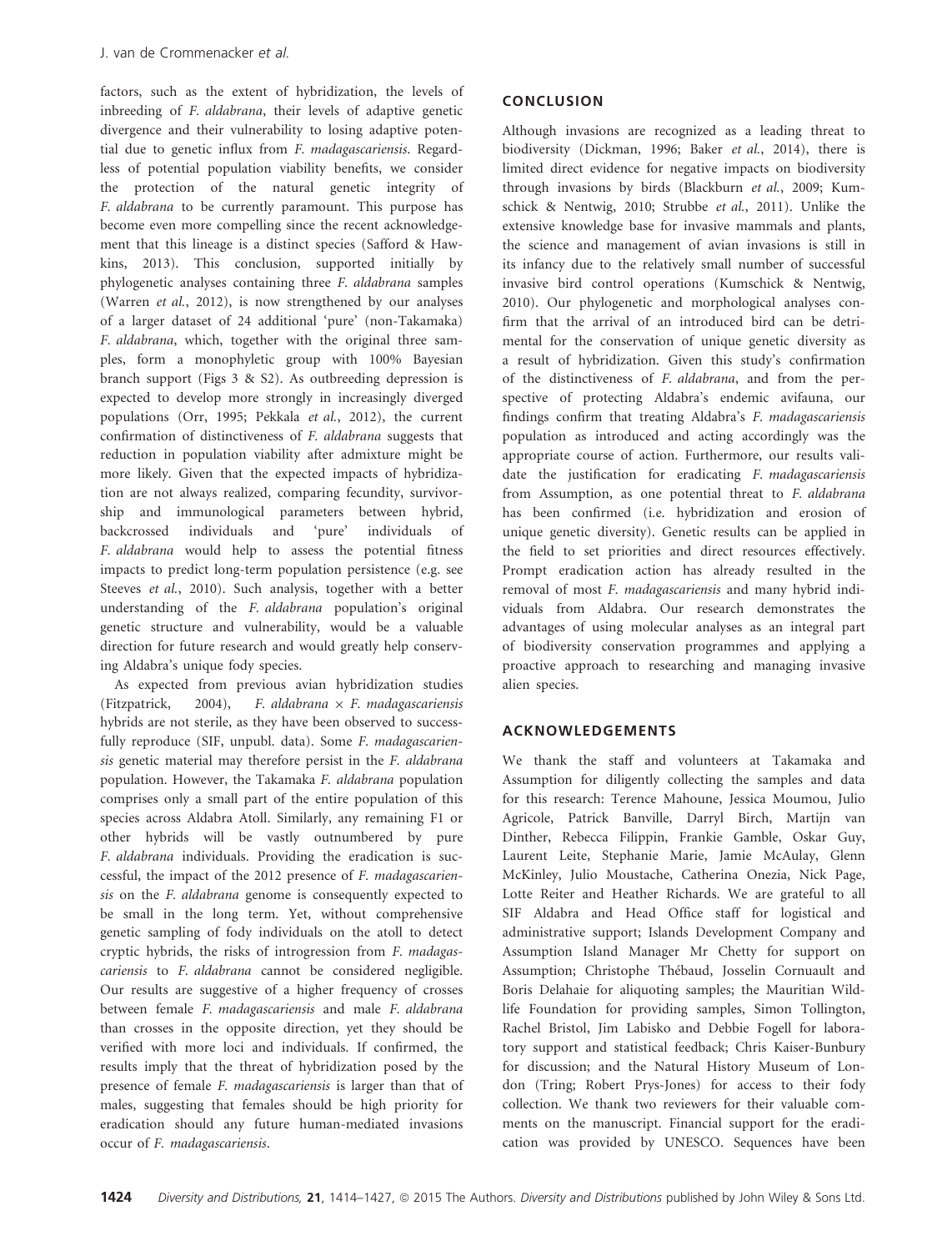submitted to NCBI GenBank (Accession numbers: KT333460-KT334009).

#### **REFERENCES**

- Allendorf, F.W., Leary, R.F., Spruell, P. & Wenburg, J.K. (2001) The problems with hybrids: setting conservation guidelines. *Trends in Ecology and Evolution*, 16, 613–622.
- Anderson, E. (1949) *Introgressive hybridization*. John Wiley and Sons Inc, New York, NY.
- Atkinson, I. (1989) Introduced animals and extinctions. *Conservation for the twenty-first century* (ed. by D. Western & M. Pearl), pp. 54–75. Oxford University Press, New York, NY.
- Baker, J., Harvey, K.J. & French, K. (2014) Threats from introduced birds to native birds. *The Emu*, 114, 1–12.
- Bauer, H.-G. & Woog, F. (2011) On the "invasiveness" of non-native bird species. *Ibis*, 153, 204–206.
- Beaumont, M.A., Zhang, W. & Balding, D.J. (2002) Approximate Bayesian computation in population genetics. *Genetics*, 162, 2025–2035.
- Blackburn, T.M., Lockwood, J.L. & Cassey, P.B. (2009) *Avian invasions: the ecology and evolution of exotic birds*. Oxford University Press, New York, NY.
- Cheke, A. & Hume, J.P. (2008) *Lost land of the dodo: the ecological history of Mauritius, Reunion and Rodrigues*. T & AD Poyser, London.
- Chesser, R.T. (1999) Molecular systematics of the rhinocryptid genus Pteroptochos. *The Condor*, 101, 439–446.
- Cheviron, Z.A., Hackett, S.J. & Brumfield, R.T. (2006) Sequence variation in the coding region of the melanocortin-1 receptor gene (MC1R) is not associated with plumage variation in the blue-crowned manakin (*Lepidothrix coronata*). *Proceedings of the Royal Society B: Biological Sciences*, 273, 1613–1618.
- Csillery, K., Francois, O. & Blum, M.G.B. (2012) abc: an R package for approximate Bayesian computation (ABC). *Methods in Ecology and Evolution*, 3, 475–479.
- Dickman, C.R. (1996) Impact of exotic generalist predators on the native fauna of Australia. *Wildlife Biology*, 2, 185–195.
- Dowding, J.E. & Murphy, E.C. (2001) The impact of predation by introduced mammals on endemic shorebirds in New Zealand: a conservation perspective. *Biological Conservation*, 99, 47–64.
- Farris, J.S., Källersjö, M., Kluge, A.G. & Bult, C. (1995) Testing significance of incongruence. *Cladistics*, 10, 315–319.
- Fitzpatrick, B. (2004) Rates of evolution of hybrid inviability in birds and mammals. *Evolution*, 58, 1865–1870.
- Forster, P., Bandelt, H.J. & Röhl, A. (2004) Network 4.2.0.1. Fluxus Technology Ltd. Software freely available at [www.fluxus-engineering.com](http://www.fluxus-engineering.com) (accessed 1 July 2014).
- Fowler, A.C., Eadie, J.M. & Engilis, A. Jr (2009) Identification of endangered Hawaiian ducks (*Anas wyvilliana*), introduced North American mallards (*A. platyrhynchos*) and their hybrids using multilocus genotypes. *Conservation Genetics*, 10, 1747–1758.
- Fridolfsson, A.-K. & Ellegren, H. (1999) A simple and universal method for molecular sexing of non-ratite birds. *Journal of Avian Biology*, 30, 116–121.
- Frith, C.B. (1976) A twelve-month field study of the Aldabran Fody *Foudia eminentissima aldabrana*. *Ibis*, 118, 155–178.
- Garrick, R.C., Sunnucks, P. & Dyer, R.J. (2010) Nuclear gene phylogeography using PHASE: dealing with unresolved genotypes, lost alleles, and systematic bias in parameter estimation. *BMC Evolutionary Biology*, 10, 118.
- Grant, P.R. & Grant, B.R. (1992) Hybridization of bird species. *Science*, 256, 193–197.
- Haig, S.M. & Allendorf, F.W. (2006) Hybrids and policy. *The endangered species act at thirty: conserving biodiversity in human-dominated landscapes* (ed. by J.M. Scott, D.D. Goble and F. Davis), pp. 150–163. Island Press, Chicago, IL.
- Hansen, D.M., Olesen, J.M. & Jones, C.G. (2002) Trees, birds and bees in Mauritius: exploitative competition between introduced honey bees and endemic nectarivorous birds? *Journal of Biogeography*, 29, 721–734.
- Hatcher, M.J., Dick, J.T.A. & Dunn, A.M. (2012) Disease emergence and invasions. *Functional Ecology*, 26, 1275–1287.
- Huelsenbeck, J.P., Ronquist, F., Nielsen, R. & Bollback, J.P. (2001) Bayesian inference of phylogeny and its impact on evolutionary biology. *Science*, 294, 2310–2314.
- IUCN (2014) The IUCN Red List of threatened species. <http://www.iucnredlist.org> (accessed 1 Dec 2014).
- Kumschick, S. & Nentwig, W. (2010) Some alien birds have as severe an impact as the most effectual alien mammals in Europe. *Biological Conservation*, 143, 2757–2762.
- Lande, R. (1999) *Extinction risks from anthropogenic, ecological, and genetic factors*. Princeton University Press, Princeton, NJ.
- Lanfear, R., Calcott, B., Ho, S.Y.W. & Guindon, S. (2012) PartitionFinder: combined selection of partitioning schemes and substitution models for phylogenetic analyses. *Molecular Biology and Evolution*, 29, 1695–1701.
- Librado, P. & Rozas, J. (2009) DnaSP v5: a software for comprehensive analysis of DNA polymorphism data. *Bioinformatics*, 25, 1451–1452.
- Ma, W. & Lambert, D. (1997) Minisatellite DNA markers reveal hybridisation between the endangered black robin and tomtit. *Electrophoresis*, 18, 1682–1687.
- Mank, J.E., Carlson, J.E. & Brittingham, M.C. (2004) A century of hybridization: decreasing genetic distance between American black ducks and mallards. *Conservation Genetics*, 5, 395–403.
- McCracken, K.G. & Wilson, R.E. (2011) Gene flow and hybridization between numerically imbalanced populations of two duck species in the Falkland Islands. *PLoS ONE*, 6, e23173.
- Meffe, G.K. & Carroll, C.R. (1994) *Principles of conservation biology*, Sinauer, Sunderland, MA.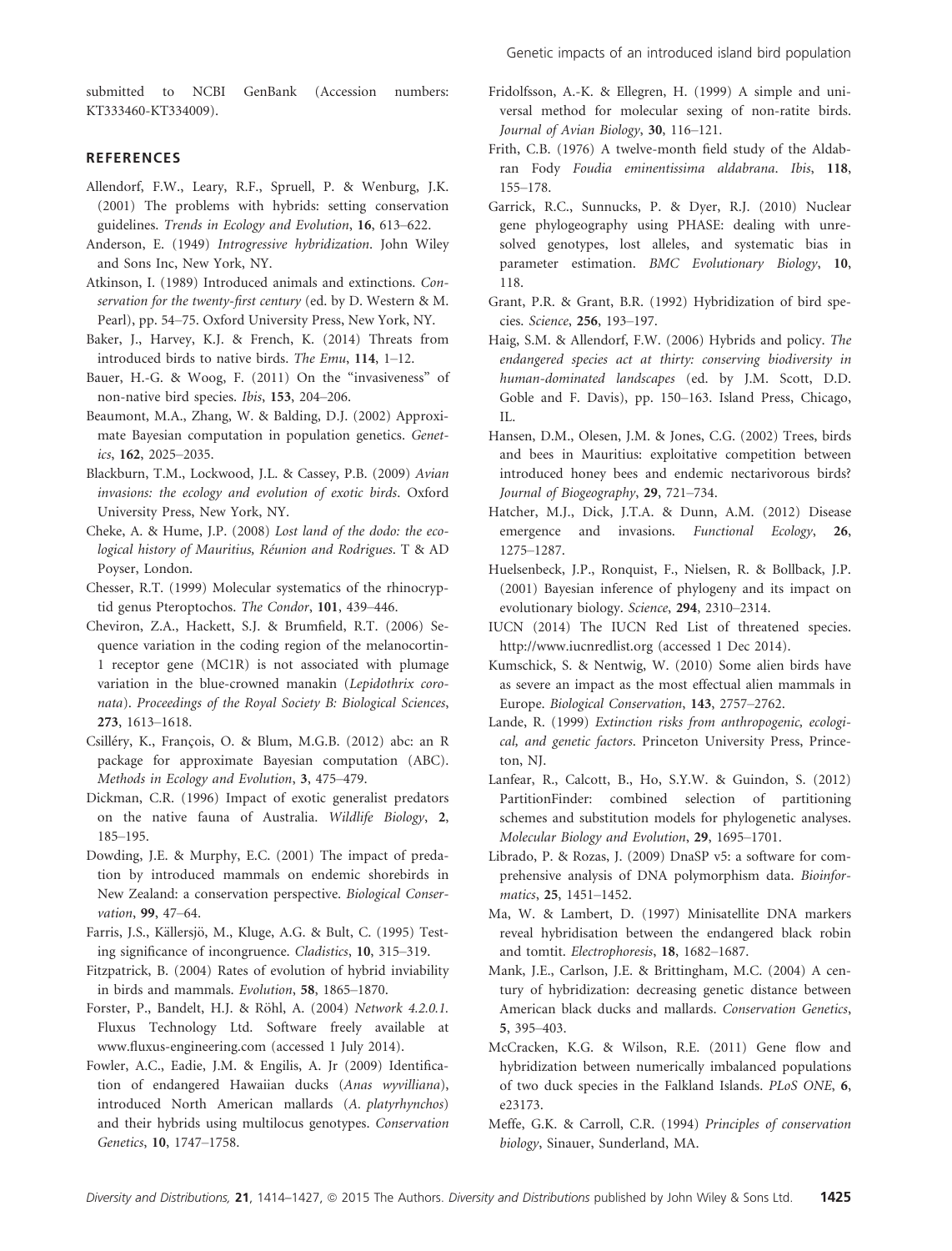J. van de Crommenacker et al.

- Miller, M.A., Pfeiffer, W. & Schwartz, T. (2010) Creating the CIPRES Science Gateway for inference of large phylogenetic trees. *Gateway Computing Environments Workshop (GCE),* 2010, pp. 1–8. IEEE.
- Ödeen, A. & Björklund, M. (2003) Dynamics in the evolution of sexual traits: losses and gains, radiation and convergence in yellow wagtails (*Motacilla flava*). *Molecular Ecology*, 12, 2113–2130.
- Orr, H.A. (1995) The population genetics of speciation: the evolution of hybrid incompatibilities. *Genetics*, 139, 1805– 1813.
- Pavlidis, P., Laurent, S. & Stephan, W. (2010) msABC: a modification of Hudson's ms to facilitate multi-locus ABC analysis. *Molecular Ecology Resources*, 10, 723–727.
- Pekkala, N., E Knott, K., Kotiaho, J.S., Nissinen, K. & Puurtinen, M. (2012) The benefits of interpopulation hybridization diminish with increasing divergence of small populations. *Journal of Evolutionary Biology*, 25, 2181–2193. Prager, M., Johansson, E.I. & Andersson, S. (2008) A molecular phylogeny of the African widowbirds and bishops, *Euplectes* spp. (Aves: Passeridae: Ploceinae). *Molecular Phylogenetics and Evolution*, 46, 290–302.
- Prys-Jones, R.P., Prys-Jones, M.S. & Lawley, J.C. (1981) The birds of Assumption Island, Indian Ocean: past and future. *Atoll Research Bulletin*, 248, 1–16.
- Rambaut, A. & Drummond, A.J. (2007) *Tracer v1.4*. Software freely Available at:<http://beast.bio.ed.ac.uk/Tracer> (accessed 1 June 2014).
- Reed, J.M., DesRochers, D.W., VanderWerf, E.A. & Scott, J.M. (2012) Long-term persistence of Hawaii's endangered avifauna through conservation-reliant management. *BioScience*, 62, 881–892.
- Rhymer, J.M. & Simberloff, D. (1996) Extinction by hybridization and introgression. *Annual Review of Ecology and Systematics*, 27, 83–109.
- Roberts, P. (1988) Introduced birds on Assumption Island a threat to Aldabra. *Oryx*, 22, 15–17.
- Ryman, N. (1991) Conservation genetics considerations in fishery management. *Journal of Fish Biology*, 39, 211–224.
- Safford, R. & Hawkins, F. (2013) *The birds of Africa: volume VIII: the Malagasy region: Madagascar, Seychelles, Comoros, Mascarenes*. Bloomsbury Publishing, London.

Seehausen, O. (2004) Hybridization and adaptive radiation. *Trends in Ecology and Evolution*, 19, 198–207.

- Simberloff, D. & Boecklen, W. (1991) Patterns of extinction in the introduced Hawaiian avifauna: a reexamination of the role of competition. *The American Naturalist*, 138, 300–327.
- Steeves, T.E., Maloney, R.F., Hale, M.L., Tylianakis, J.M. & Gemmell, N.J. (2010) Genetic analyses reveal hybridization but no hybrid swarm in one of the world's rarest birds. *Molecular Ecology*, 19, 5090–5100.
- Stephens, M. & Scheet, P. (2005) Accounting for decay of linkage disequilibrium in haplotype inference and missingdata imputation. *American Journal of Human Genetics*, 76, 449–462.
- Stoddart, D.R. (1971) Settlement, development and conservation of Aldabra. *Philosophical Transactions of the Royal Society of London Series B, Biological Sciences*, 260, 611–628.
- Strubbe, D., Shwartz, A. & Chiron, F. (2011) Concerns regarding the scientific evidence informing impact risk assessment and management recommendations for invasive birds. *Biological Conservation*, 144, 2112–2118.
- Swofford, D.L. (2003) *PAUP*\**: Phylogenetic Analysis Using Parsimony (*\* *and other methods). Version 4*. Sinauer Associates, Sunderland, MA.
- Vaidya, G., Lohman, D.J. & Meier, R. (2011) SequenceMatrix: concatenation software for the fast assembly of multigene datasets with character set and codon information. *Cladistics*, 27, 171–180.
- Vallender, R., Robertson, R.J., Friesen, V.L. & Lovette, I.J. (2007) Complex hybridization dynamics between goldenwinged and blue-winged warblers (*Vermivora chrysoptera* and *Vermivora pinus*) revealed by AFLP, microsatellite, intron and mtDNA markers. *Molecular Ecology*, 16, 2017–2029.
- Veitch, C.R. & Clout, M.N. (2002) Turning the tide: the eradication of invasive species. *Proceedings of the International Conference on Eradication of Island Invasives*, University of Auckland, Auckland. IUCN, Gland, Switzerland and Cambridge, UK/IUCN/SSC Invasive Species Specialist Group, Auckland, New Zealand. Occasional Paper of the IUCN Species Survival Commission No. 27.
- Vitousek, P.M., Loope, L. & Adsersen, H. (1995) *Islands: biological diversity and ecosystem function*. Springer-Verlag, Berlin.
- Warren, B.H., Bermingham, E., Bourgeois, Y., Estep, L.K., Prys-Jones, R.P., Strasberg, D. & Thebaud, C. (2012) Hybridization and barriers to gene flow in an island bird radiation. *Evolution*, 66, 1490–1505.
- Woerner, A.E., Cox, M.P. & Hammer, M.F. (2007) Recombination-filtered genomic datasets by information maximization. *Bioinformatics*, 23, 1851–1853.
- Wright, S. (1932) The roles of mutation, inbreeding, crossbreeding, and selection in evolution. *Proceedings of the Sixth International Congress of Genetics* Eds. D.F. Jones & R. Robbins, pp. 356–366. Genetics Society of America, New York.

#### SUPPORTING INFORMATION

Additional Supporting Information may be found in the online version of this article:

Appendix S1 Molecular methods: DNA extraction, PCR amplification, sequencing and sexing.

Appendix S2 Details of the ABC analyses.

Table S1 Biometric measurements of the Aldabra fodies, Madagascar fodies and putative hybrids.

Figure S1 Histograms of model misclassification.